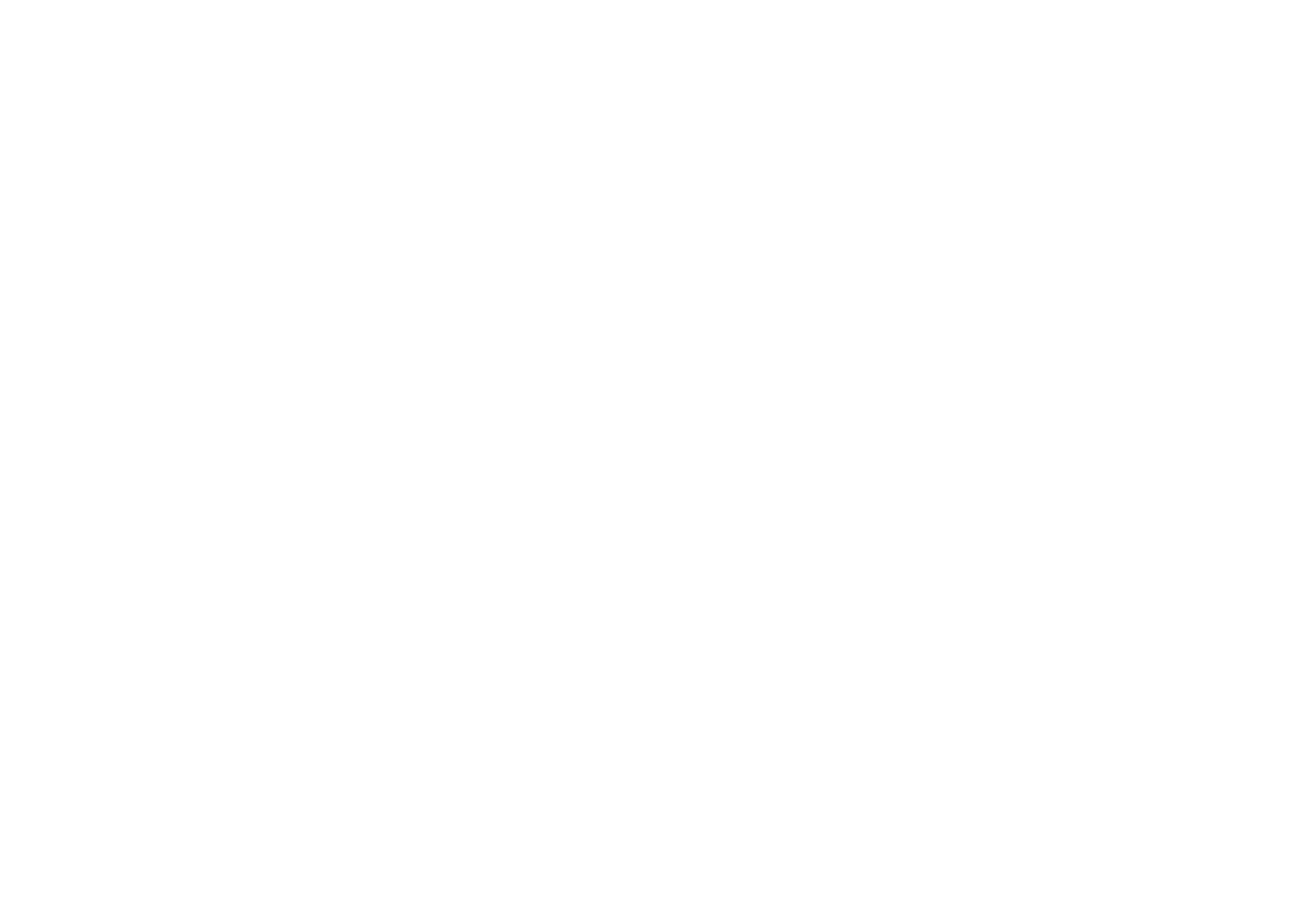

*6th European Men's and Women's Artistic Gymnastics Individual Championships Montpellier (FRA) April 15th – 19th, 2015 Competition I Seniors*



| Subdivision 3<br>Rotation 1 |            | $\mathbf{H}$ | <u>oo</u>  |            |            | Ш<br>ш     |
|-----------------------------|------------|--------------|------------|------------|------------|------------|
|                             | <b>NOR</b> | <b>CRO</b>   | <b>ISR</b> | <b>BUL</b> | <b>HUN</b> | POL        |
|                             | <b>NOR</b> | <b>CRO</b>   | <b>ISR</b> | <b>BUL</b> | <b>HUN</b> | POL        |
|                             | <b>NED</b> | <b>ISL</b>   | <b>BEL</b> | <b>POR</b> | AZE        | AUT        |
|                             | <b>NED</b> | <b>ISL</b>   | <b>BEL</b> | <b>POR</b> | AZE        | AUT        |
|                             | CZE        | <b>SUI</b>   | GER        | <b>CYP</b> | <b>FRA</b> | <b>GBR</b> |
|                             | CZE        | <b>SUI</b>   | <b>GER</b> | <b>CYP</b> | <b>FRA</b> | <b>GBR</b> |
|                             | <b>ESP</b> | <b>UKR</b>   | <b>IRL</b> | <b>SWE</b> | <b>SLO</b> | <b>ROU</b> |
|                             | <b>ESP</b> | <b>UKR</b>   | <b>IRL</b> | <b>SWE</b> | <b>SLO</b> | <b>ROU</b> |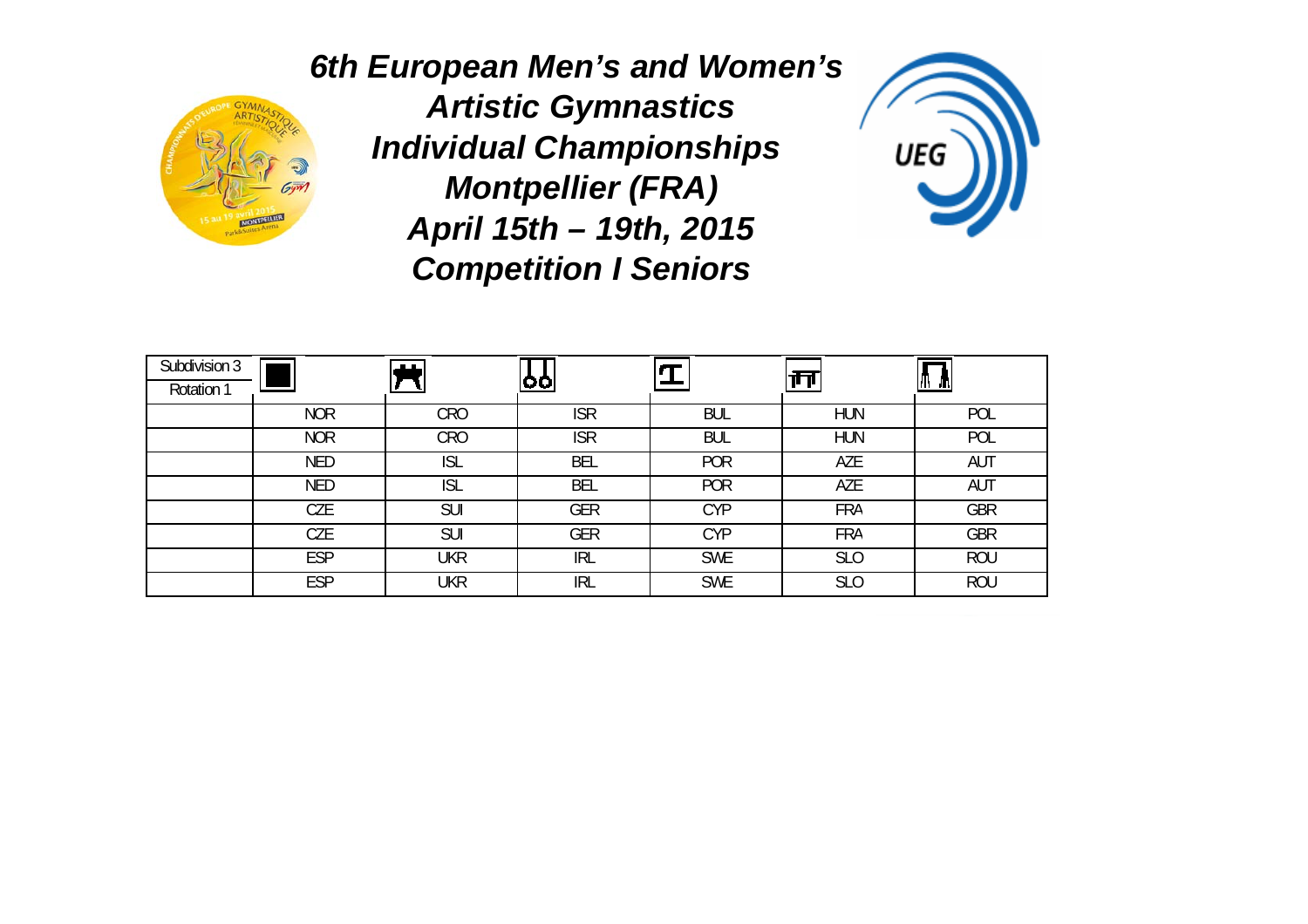

*6th European Men's and Women's Artistic Gymnastics Individual Championships Montpellier (FRA) April 15th – 19th, 2015 Competition II Seniors*



| Starting<br>order |    | ட்ட           |             |          |  |
|-------------------|----|---------------|-------------|----------|--|
|                   |    |               |             | 24       |  |
|                   |    | $\sim$        |             | 18       |  |
| ◠                 |    |               | $\sim$<br>∠ | 10       |  |
|                   | ∪ו | 10            |             |          |  |
|                   |    | $\sim$<br>ں ا |             | 20       |  |
|                   |    | $\cap$        |             | ົດ<br>∠ບ |  |